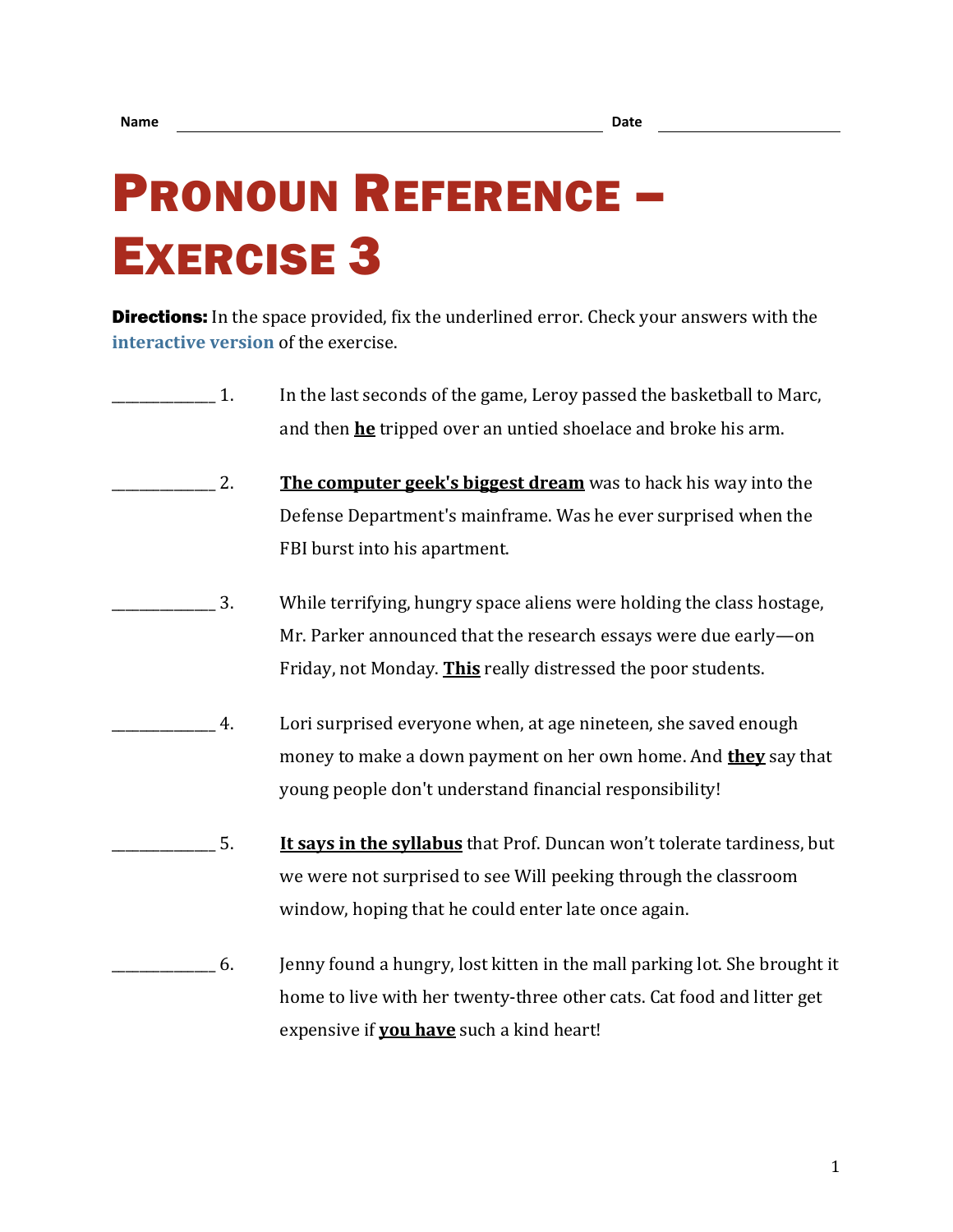- \_\_\_\_\_\_\_\_\_\_\_\_\_\_\_ 7. Mrs. Schmitz explained to her assistant Julie that **she** would need a cup of coffee to finish payroll on time.
- \_\_\_\_\_\_\_\_\_\_\_\_\_\_\_ 8. So strained were Bob's eyes from staring at a computer monitor all day that **he** had a killer headache. Not even six aspirin would dull the pain.
- \_\_\_\_\_\_\_\_\_\_\_\_\_\_\_ 9. Because of the category 5 hurricane, all of Central Florida had lost electrical power, so Mike couldn't watch the *Nightmare on Elm Street* marathon on HBO. **That** really bothered him.
	- \_\_\_\_\_\_\_\_\_\_\_\_\_\_\_ 10. Judi will never fly again. This past weekend **it explained on** *Sixty Minutes* that the Federal Aviation Authority allows unsafe passenger jets to fly.
- \_\_\_\_\_\_\_\_\_\_\_\_\_\_\_ 11. Harold perused the beef items on the menu. Then Maria, his vegetarian girlfriend, began to nag about **it**, so Harold ordered spinach ravioli instead.
- \_\_\_\_\_\_\_\_\_\_\_\_\_\_\_ 12. Being an astronaut is a difficult career. **You have** to tolerate days in space without a shower.
- 13. Because the engine was idling so hard that Owen bounced in his seat at red lights, he took **it** to a repair shop where the mechanics explained that he needed a tune up.
- \_\_\_\_\_\_\_\_\_\_\_\_\_\_\_ 14. At the top of Mt. Everest, the highest peak in the Himalayas, **you** must find the stamina, supplies, and good luck to make the trip back down to base camp.
- \_\_\_\_\_\_\_\_\_\_\_\_\_\_\_ 15. A group of waiters arrived at Cecelia's table to sing happy birthday. Cecelia hates having **them** at restaurants because her family can't be trusted not to arrange this yearly embarrassment.